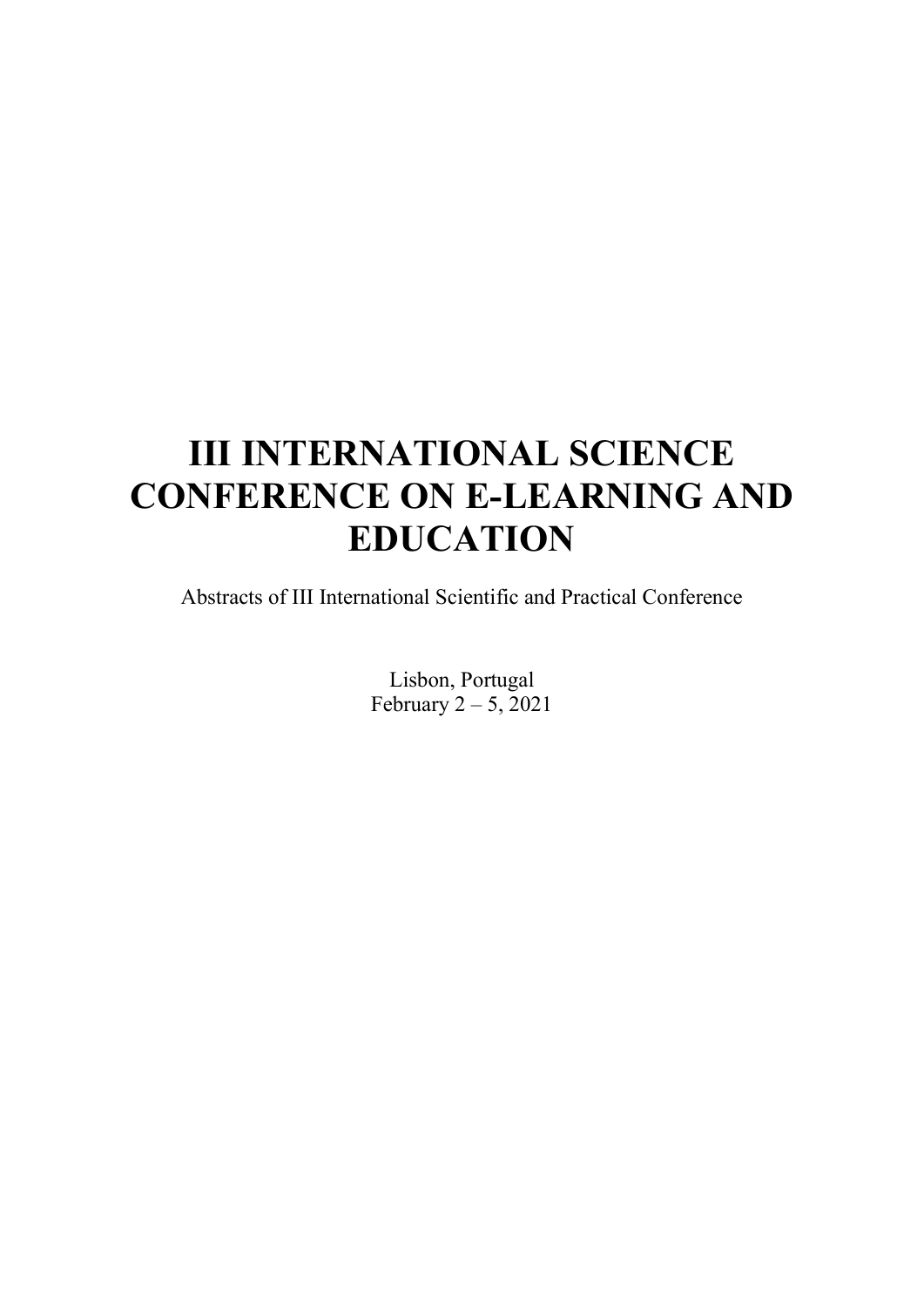## Library of Congress Cataloging-in-Publication Data

#### UDC 01.1

The III International Science Conference on E-Learning and Education, February 2 – 5, 2021, Lisbon, Portugal. 390 p.

#### ISBN - 978-1-63684-354-4 DOI - 10.46299/ISG.2021.I.III

#### EDITORIAL BOARD

| Pluzhnik Elena        | Professor of the Department of Criminal Law and Criminology<br>Odessa State University of Internal Affairs Candidate of Law,<br><b>Associate Professor</b>                                                                                                                                                       |
|-----------------------|------------------------------------------------------------------------------------------------------------------------------------------------------------------------------------------------------------------------------------------------------------------------------------------------------------------|
| Liubchych Anna        | Scientific and Research Institute of Providing Legal Framework for<br>the Innovative Development National Academy of Law Sciences of<br>Ukraine, Kharkiv, Ukraine, Scientific secretary of Institute                                                                                                             |
| Liudmyla Polyvana     | Department of Accounting and Auditing Kharkiv<br>National Technical University of Agriculture named after Petr<br>Vasilenko, Ukraine                                                                                                                                                                             |
| Mushenyk Iryna        | Candidate of Economic Sciences, Associate Professor of<br>Mathematical Disciplines, Informatics and Modeling. Podolsk State<br><b>Agrarian Technical University</b>                                                                                                                                              |
| Oleksandra Kovalevska | Dnipropetrovsk State University of Internal Affairs<br>Dnipro, Ukraine                                                                                                                                                                                                                                           |
| Prudka Liudmyla       | Odessa State University of Internal Affairs,<br>Associate Professor of Criminology and Psychology Department                                                                                                                                                                                                     |
| Slabkyi Hennadii      | Doctor of Medical Sciences, Head of the Department of Health<br>Sciences, Uzhhorod National University.                                                                                                                                                                                                          |
| Marchenko Dmytro      | Ph.D. in Machine Friction and Wear (Tribology), Associate<br>Professor of Department of Tractors and Agricultural Machines,<br>Maintenance and Servicing, Lecturer, Deputy dean on academic<br>affairs of Engineering and Energy Faculty of Mykolayiv National<br>Agrarian University (MNAU), Mykolayiv, Ukraine |
| Harchenko Roman       | Candidate of Technical Sciences, specialty 05.22.20 - operation and<br>repair of vehicles.                                                                                                                                                                                                                       |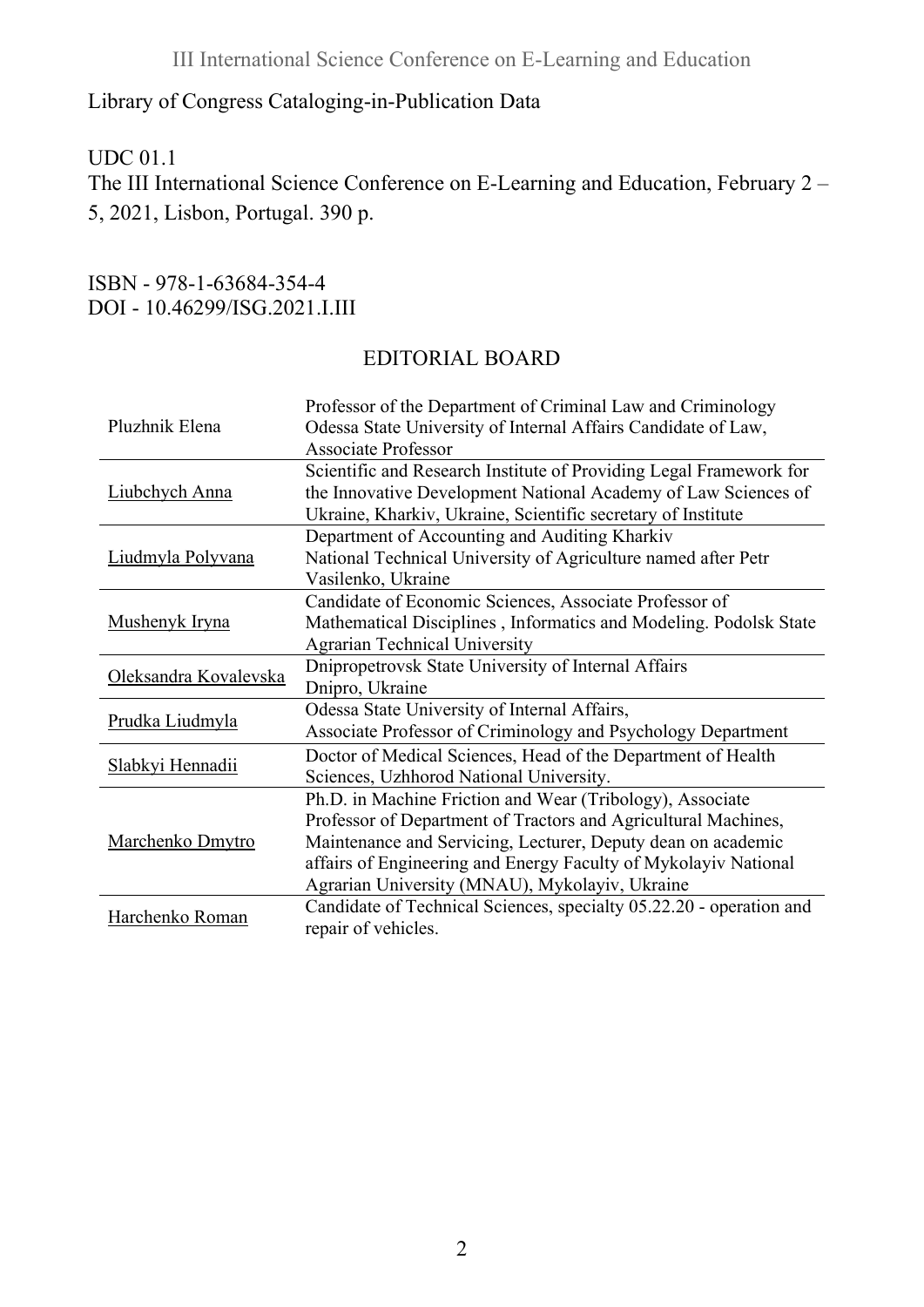# TABLE OF CONTENTS

| <b>AGRICULTURAL SCIENCES</b>                                                                                                                                                   |    |  |
|--------------------------------------------------------------------------------------------------------------------------------------------------------------------------------|----|--|
| Буцик Р.М.                                                                                                                                                                     | 14 |  |
| ПРОДУКТИВНІСТЬ СУНИЦІ САДОВОЇ ЗА РІЗНИХ<br>ТЕХНОЛОГІЙ ВИРОЩУВАННЯ                                                                                                              |    |  |
| Станкевич С.В.                                                                                                                                                                 | 18 |  |
| СЕРЕДЗЕМНОМОРСЬКА ПЛОДОВА МУХА CERATITIS<br>CAPITATA (WIEDEMANN) B YKPAÏHI                                                                                                     |    |  |
| <b>ART</b>                                                                                                                                                                     |    |  |
| Родіна Д.В., Костенко І.О.                                                                                                                                                     | 23 |  |
| ТИПОГРАФІКА ЯК ЗАСІБ РІШЕННЯ ФУНКЦІОНАЛЬНИХ ТА<br>ЕСТЕТИЧНИХ АСПЕКТІВ У ДИЗАЙНІ РЕКЛАМНО-<br>ПОЛІГРАФІЧНОЇ ПРОДУКЦІЇ РАННЬОГОМОДЕРНІЗМУ<br>$(1910 - 1935)$                     |    |  |
| <b>BIOLOGICAL SCIENCES</b>                                                                                                                                                     |    |  |
| Федорова Е.Ю., Смоленкова О.В.                                                                                                                                                 | 27 |  |
| ВЛИЯНИЕ СЕЗОНА ГОДА НА УРОВЕНЬ АКТИВНОСТИ<br>MFGM-ATΦA3                                                                                                                        |    |  |
| <b>CHEMICAL SCIENCES</b>                                                                                                                                                       |    |  |
| Tkach V., Kushnir M., Minakova T.                                                                                                                                              | 31 |  |
| OS EXERCÍCIOS INTERDISCIPLINARES COMO MEIO<br>EFICIENTE DE INTEGRAR O ENSINO DE QUÍMICA COM<br>MATEMÁTICA NAS CONDIÇÕES DE ENSINO REMOTO                                       |    |  |
| Tkach V., Ivanushko Y.G., Silva A.O.                                                                                                                                           | 36 |  |
| A DESCRIÇÃO TEÓRICA DA DETECÇÃO ELETROANALÍTICA<br>DO ALCALOIDE PIRROLIZIDÍNICO RETRONECINA,<br>ASSISTIDA PELO COMPÓSITO DE POLINAFTOQUINONAS<br>COM O OXIHIDRÓXIDO DE COBALTO |    |  |
| <b>CULTUROLOGY</b>                                                                                                                                                             |    |  |
| Коцур Л., Коцур В.<br>ЛІТЕРАТУРНІ УПОДОБАННЯ УКРАЇНСЬКОЇ МОЛОДІ:<br>ВИКЛИКИ ЦИФРОВОЇ ЕПОХИ                                                                                     | 39 |  |
|                                                                                                                                                                                |    |  |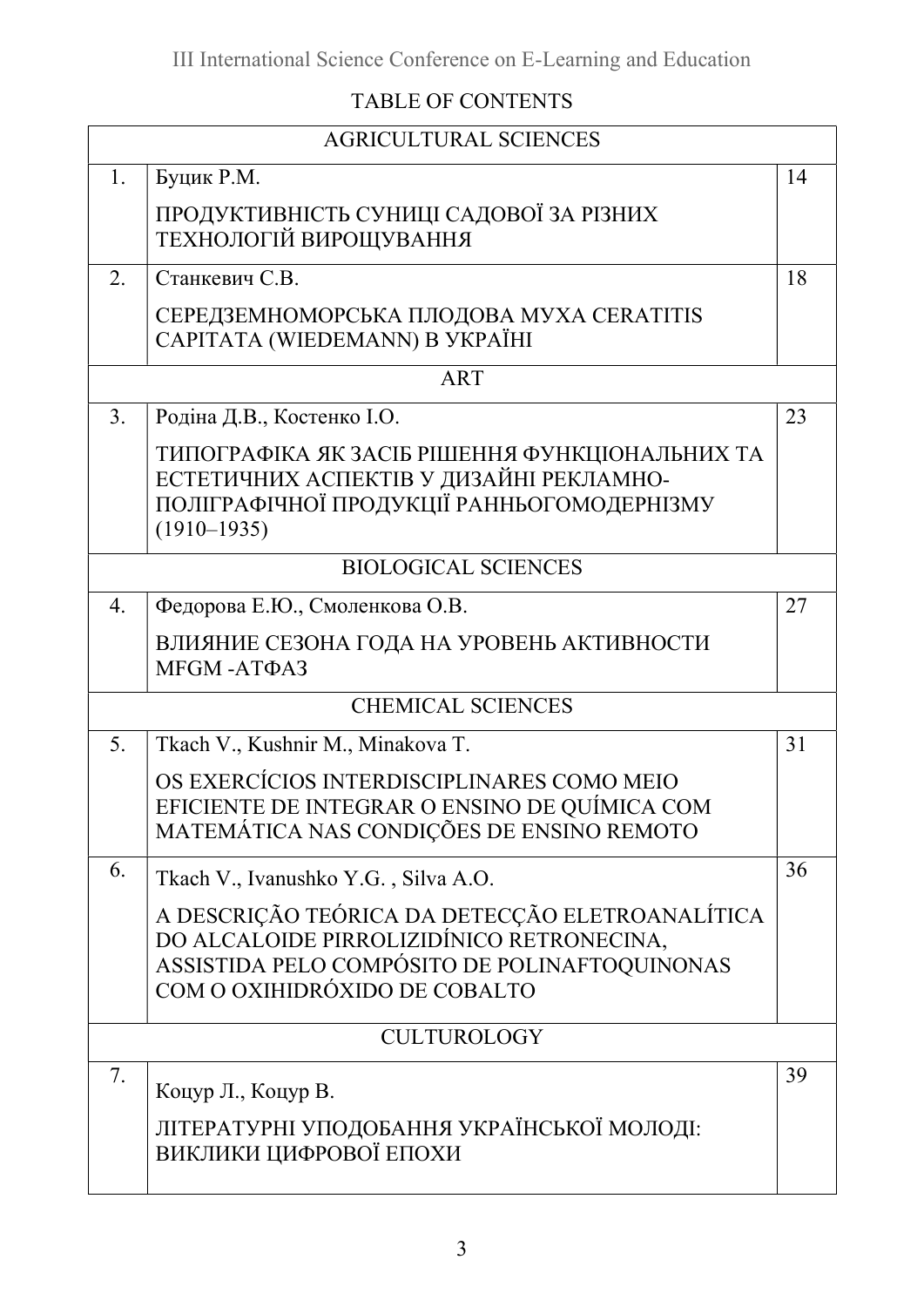| <b>ECONOMIC SCIENCES</b> |                                                                                                                            |    |  |
|--------------------------|----------------------------------------------------------------------------------------------------------------------------|----|--|
| 8.                       | Бабенко Т.Є., Головко К.Є., Пожидаєва М.В.                                                                                 | 44 |  |
|                          | МЕТОДИЧНІ АСПЕКТИ ТА ПРАКТИЧНА РЕАЛІЗАЦІЯ<br>ОБЛІКУ, АУДИТУ ТА АНАЛІЗУ ОСНОВНИХ ЗАСОБІВ<br>ПІДПРИЄМСТВА                    |    |  |
| 9.                       | Бойко В.О., Драгота І.П.                                                                                                   | 47 |  |
|                          | ІННОВАЦІЙНІ ФОРМИ ТУРИСТИЧНОГО ПРОДУКТУ В<br><b>ГОТЕЛЬНОМУ БІЗНЕСІ</b>                                                     |    |  |
| 10.                      | Бузан Г.С.                                                                                                                 | 51 |  |
|                          | ОЦІНКА ВПЛИВУ НА ДОВКІЛЛЯ ТРАНСПОРТНИХ<br>СПОРУД: КРИТЕРІЇ ТА ПОКАЗНИКИ                                                    |    |  |
| 11.                      | Парубець О.М.                                                                                                              | 57 |  |
|                          | ОЦІНКА ІННОВАЦІЙНО-ІНВЕСТИЦІЙНОГО ПОТЕНЦІАЛУ<br>МОРСЬКОГО ТРАНСПОРТУ УКРАЇНИ                                               |    |  |
| 12.                      | Ткачук І.Я., Мартинюк А.Ю.                                                                                                 | 60 |  |
|                          | ПРОБЛЕМИ ДЕРЖАВНОГО ФІНАНСУВАННЯ<br>ГРОМАДСЬКИХ ОРГАНІЗАЦІЙ В УКРАЇНІ                                                      |    |  |
| 13.                      | Трушкина Н.В., Шкригун Ю.О.                                                                                                | 63 |  |
|                          | ПРИОРИТЕТНЫЕ НАПРАВЛЕНИЯ РАЗВИТИЯ<br>ЭЛЕКТРОННОЙ КОММЕРЦИИ В ПОРТУГАЛИИ                                                    |    |  |
| 14.                      | Цимбалюк Г.С., Сем'янчук П.М., Оліх Г.І.                                                                                   | 70 |  |
|                          | ФІНАНСОВИЙ МЕХАНІЗМ ДОСЯГНЕННЯ<br>МАКРОЕКОНОМІЧНОЇ РІВНОВАГИ                                                               |    |  |
| 15.                      | Череп О.Г., Дрозд А.С.                                                                                                     | 76 |  |
|                          | ГЕНДЕРНА ПОЛІТИКА: ДОСВІД РОЗВИНЕНИХ КРАЇН<br><b>CBITY</b>                                                                 |    |  |
|                          | <b>GEOGRAPHICAL SCIENCE</b>                                                                                                |    |  |
| 16.                      | Картавий А., Федонюк В., Федонюк М.<br>ОСОБЛИВОСТІ ОРГАНІЗАЦІЇ ДИСТАНЦІЙНОГО ВИВЧЕННЯ<br>ПРИРОДНИЧО-ГЕОГРАФІЧНИХ ДИСЦИПЛІН | 80 |  |
|                          |                                                                                                                            |    |  |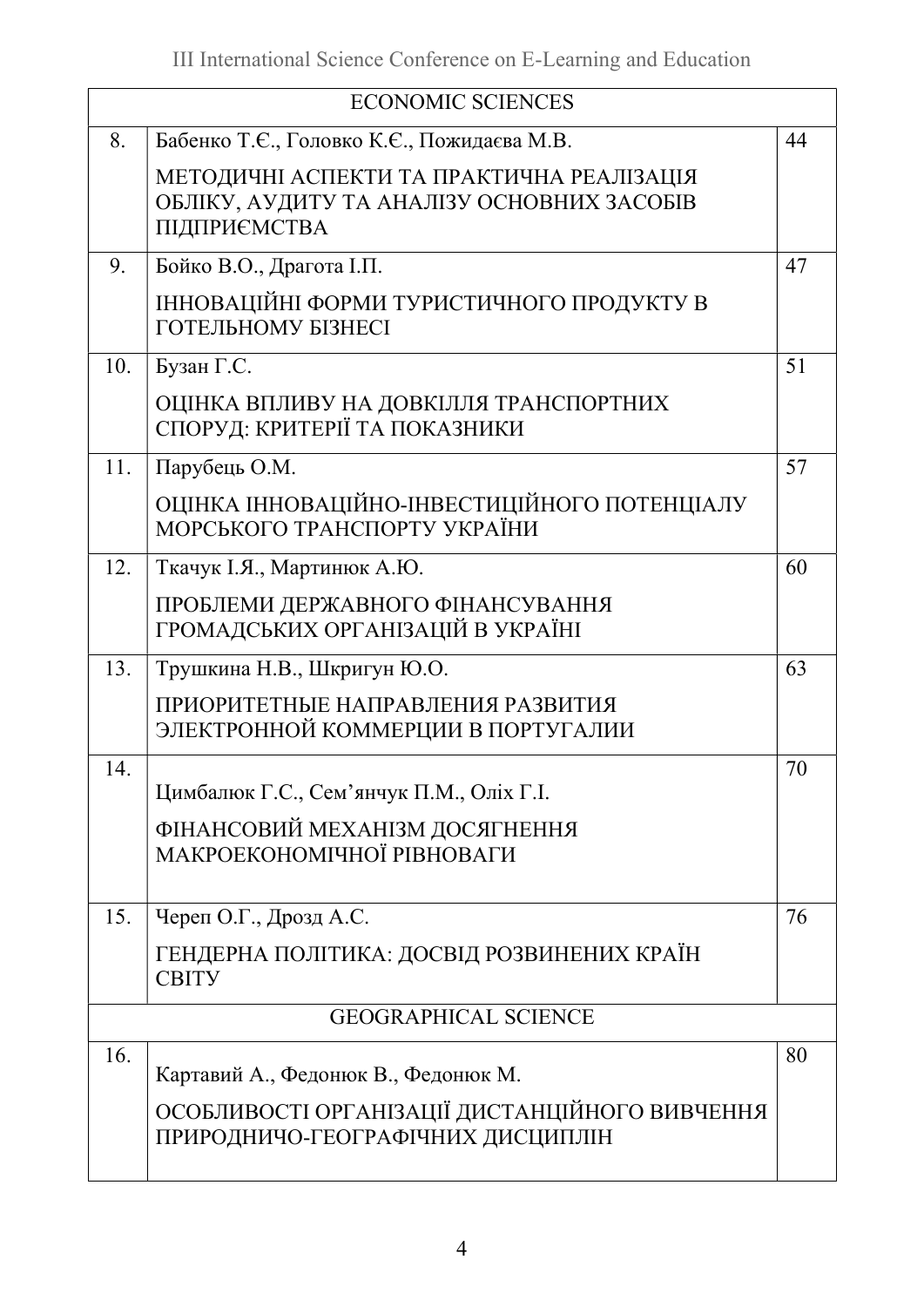| <b>HISTORICAL SCIENCES</b> |                                                                                                                                               |     |
|----------------------------|-----------------------------------------------------------------------------------------------------------------------------------------------|-----|
| 17.                        | Загребельна Н., Яретик М.                                                                                                                     | 83  |
|                            | РОЛЬ МІЖНАРОДНОГО КОНКУРСУ З УКРАЇНСЬКОЇ МОВИ<br>ІМЕНІ ПЕТРА ЯЦИКА У ВИХОВАННІ МОЛОДОЇ ГЕНЕРАЦІЇ<br>УКРАЇНЦІВ У ПАРАДИГМІ УКРАЇНОЦЕНТРИЧНОСТІ |     |
|                            | <b>LEGAL SCIENCES</b>                                                                                                                         |     |
| 18.                        | Vinnyk O. M., Shapovalova O.V.                                                                                                                | 88  |
|                            | LEGAL E-EDUCATION USING THE ACHIEVEMENTS OF<br><b>LEGAL SCIENCE</b>                                                                           |     |
| 19.                        | Грущинська Н.І.                                                                                                                               | 91  |
|                            | ВІДПОВІДАЛЬНІСТЬ РІЕЛТОРА ЗА ДОГОВОРОМ ПРО<br>НАДАННЯ РІЕЛТОРСЬКИХ ПОСЛУГ                                                                     |     |
| 20.                        | Жмур Н.В., Лавренчук М.М.                                                                                                                     | 95  |
|                            | ОСОБЛИВОСТІ СИСТЕМИ КАДАСТРОВОГО ОБЛІКУ ПІД<br>ЧАС ПРОВЕДЕННЯ ЗЕМЕЛЬНОЇ РЕФОРМИ                                                               |     |
|                            | MANAGEMENT, MARKETING                                                                                                                         |     |
| 21.                        | Mandych O., Mykytas A., Babko N.                                                                                                              | 98  |
|                            | <b>COMMUNICATION AS THE BASIS OF BUSINESS AND</b><br><b>MARKETING ACTIVITIES</b>                                                              |     |
| 22.                        | Romaniuk I., Kviatko T., Azizov O.                                                                                                            | 100 |
|                            | FEATURES OF DEVELOPING A DIGITAL MARKETING<br><b>STRATEGY FOR A COMPANY</b>                                                                   |     |
| 23.                        | Блинова Е.А.                                                                                                                                  | 102 |
|                            | АНАЛИЗ ВЛИЯНИЯ ПАНДЕМИИ COVID-19 НА<br>ЭКОНОМИЧЕСКУЮ СИТУАЦИЮ В РОССИИ                                                                        |     |
| 24.                        | Ерошкина Т.В., Борисенко С.С., Кролевецкая И.Э.                                                                                               | 105 |
|                            | СТИЛЬ УПРАВЛЕНИЯ И ФУНКЦИИ МЕНЕДЖЕРА<br><b>ОРГАНИЗАЦИЙ</b>                                                                                    |     |
| <b>MEDICAL SCIENCES</b>    |                                                                                                                                               |     |
| 25.                        | Bohdan T., Slobodianyk O., Bohdan V.                                                                                                          | 112 |
|                            | AMINO ACIDS IMBALANCE AS A POSSIBLE PATHOGENETIC<br>LINK OF DISTURBANCE OF GAS TRANSMITTERS<br>SYNTHESIS IN STABLE ANGINA                     |     |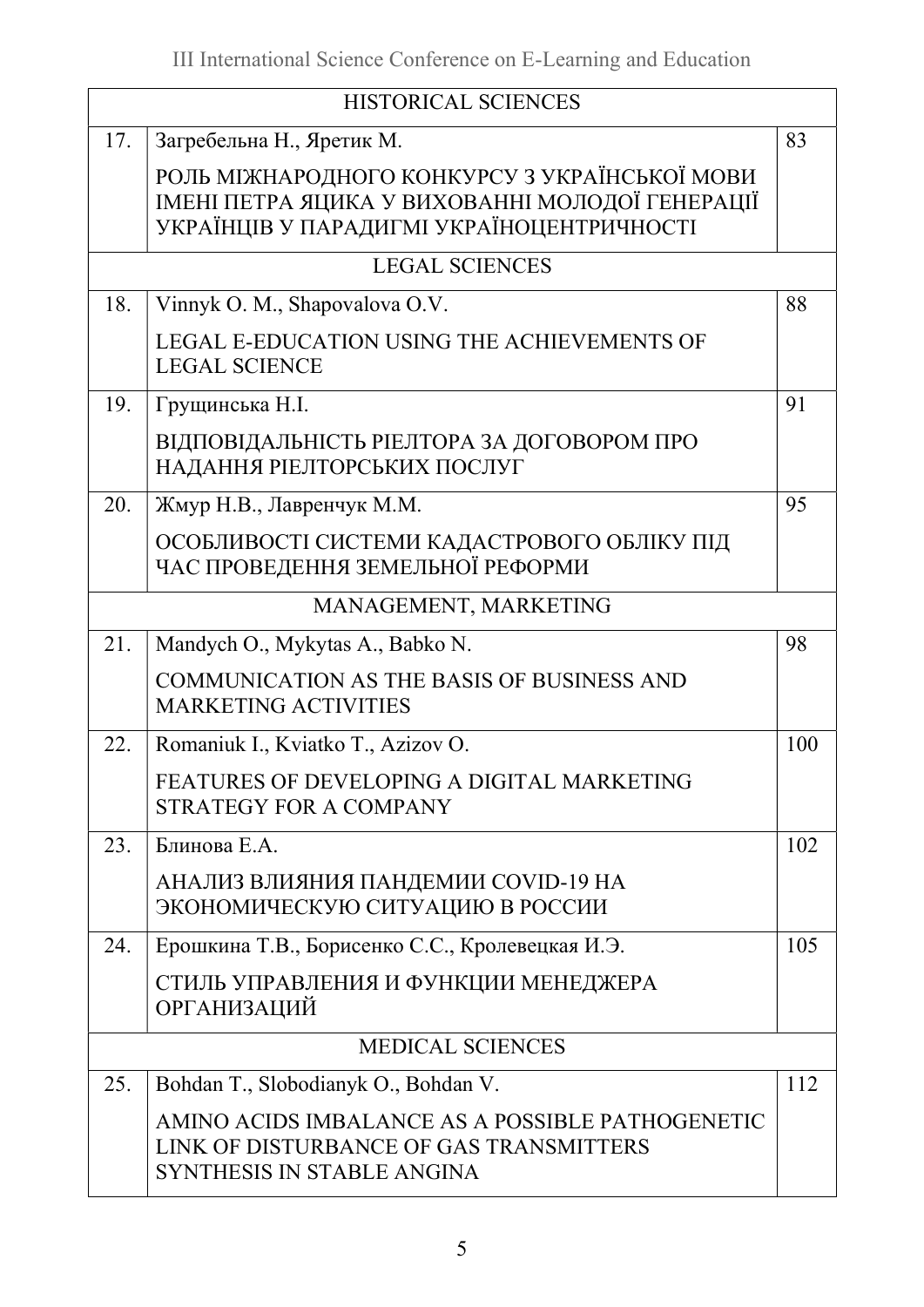| 26. | Zalyubovska O.I., Hladkykh N.O.                                                                                                                                                                                                                                                                                                                                                                                                         | 115 |
|-----|-----------------------------------------------------------------------------------------------------------------------------------------------------------------------------------------------------------------------------------------------------------------------------------------------------------------------------------------------------------------------------------------------------------------------------------------|-----|
|     | THYROID TRANSCRIPTION FACTOR 1 IN THYROID<br><b>NEOPLASMS</b>                                                                                                                                                                                                                                                                                                                                                                           |     |
| 27. | Дерпак Ю.Ю., Кучер О.В., Видиборець С.В.                                                                                                                                                                                                                                                                                                                                                                                                | 117 |
|     | СЕМІНАРСЬКІ ЗАНЯТТЯ В МЕДИЧНІЙ ПІСЛЯДИПЛОМНІЙ<br>ОСВІТІ ТА МЕТОДОЛОГІЧНІ ПІДХОДИ ДО ЇХ ПРОВЕДЕННЯ                                                                                                                                                                                                                                                                                                                                       |     |
| 28. | Зазуляк Т., Призиглей Г., Швец І.                                                                                                                                                                                                                                                                                                                                                                                                       | 122 |
|     | ГОСТРА ТОКСИЧНІСТЬ НАФАЗОЛІН НІТРАТУ                                                                                                                                                                                                                                                                                                                                                                                                    |     |
| 29. | Канзюба А.І.                                                                                                                                                                                                                                                                                                                                                                                                                            | 126 |
|     | ОСОБЛИВОСТІ ТОТАЛЬНОЇ АРТРОПЛАСТИКИ ПРИ<br>ПРОГРЕСУЮЧІЙ ДИСПЛАЗІЇ КУЛЬШОВОГО СУГЛОБА                                                                                                                                                                                                                                                                                                                                                    |     |
| 30. | Курташ Н.Я., Кравчук І.В., Ласитчук О.М.                                                                                                                                                                                                                                                                                                                                                                                                | 131 |
|     | ЕКОНОМІЧНА ДОЦІЛЬНІСТЬ ПРОВЕДЕННЯ БІОХІЧНОГО<br>ДОСЛІДЖЕННЯ ФУНКЦІЙ ПЕЧІНКИ У ВАГІТНИХ З<br>БЕЗСИМПТОМНИМ НОСІЙСТВОМ HBSAG                                                                                                                                                                                                                                                                                                              |     |
| 31. | Кучер О.В., Дерпак Ю.Ю., Видиборець С.В.                                                                                                                                                                                                                                                                                                                                                                                                | 133 |
|     | ДЕЯКІ СКЛАДОВІ НАВЧАЛЬНОГО ПРОЦЕСУ ТА ЇХ<br>ЗНАЧЕННЯ У ФОРМУВАННІ ОСОБИСТОСТІ ЛІКАРЯ                                                                                                                                                                                                                                                                                                                                                    |     |
| 32. | Потіха Н.Я., Ковалик О.С.                                                                                                                                                                                                                                                                                                                                                                                                               | 138 |
|     | ОСОБЛИВОСТІ РЕАЛІЗАЦІЇ ОСВІТНЬОЇ СКЛАДОВОЇ<br>ОСВІТНЬО-НАУКОВОЇ ПРОГРАМИ ЗДОБУВАЧІВ ТРЕТЬОГО<br>(ОСВІТНЬО-НАУКОВОГО РІВНЯ) ВИЩОЇ ОСВІТИ З<br>ВИКОРИСТАННЯМ ТЕХНОЛОГІЙ ЕЛЕКТРОННОГО<br>НАВЧАННЯ В УМОВАХ ВПРОВАДЖЕННЯ КАРАНТИННИХ<br>ЗАХОДІВ, СПРИЧИНЕНИХ ПАНДЕМІЄЮ КОРОНАВІРУСНОЇ<br>ІНФЕКЦІЇ COVID-19, В ТЕРНОПІЛЬСЬКОМУ<br>НАЦІОНАЛЬНОМУ МЕДИЧНОМУ УНІВЕРСИТЕТІ ІМЕНІ І.Я.<br>ГОРБАЧЕВСЬКОГО МІНІСТЕРСТВА ОХОРОНИ ЗДОРОВ'Я<br>УКРАЇНИ |     |
| 33. | Стусь В.П., Поліон М.Ю., Сніцар Г.М.                                                                                                                                                                                                                                                                                                                                                                                                    | 141 |
|     | НОКТУРІЯ – НЕДООЦІНЕНА ПРОБЛЕМА                                                                                                                                                                                                                                                                                                                                                                                                         |     |
| 34. | Удод О.А., Яковлева Н.М., Вороніна Г.С.                                                                                                                                                                                                                                                                                                                                                                                                 | 143 |
|     | ОСОБЛИВОСТІ ДИСТАНЦІЙНОГО НАВЧАННЯ ГІГІЄНІ<br>ПОРОЖНИНІ РОТА ДІТЕЙ ШКІЛЬНОГО ВІКУ                                                                                                                                                                                                                                                                                                                                                       |     |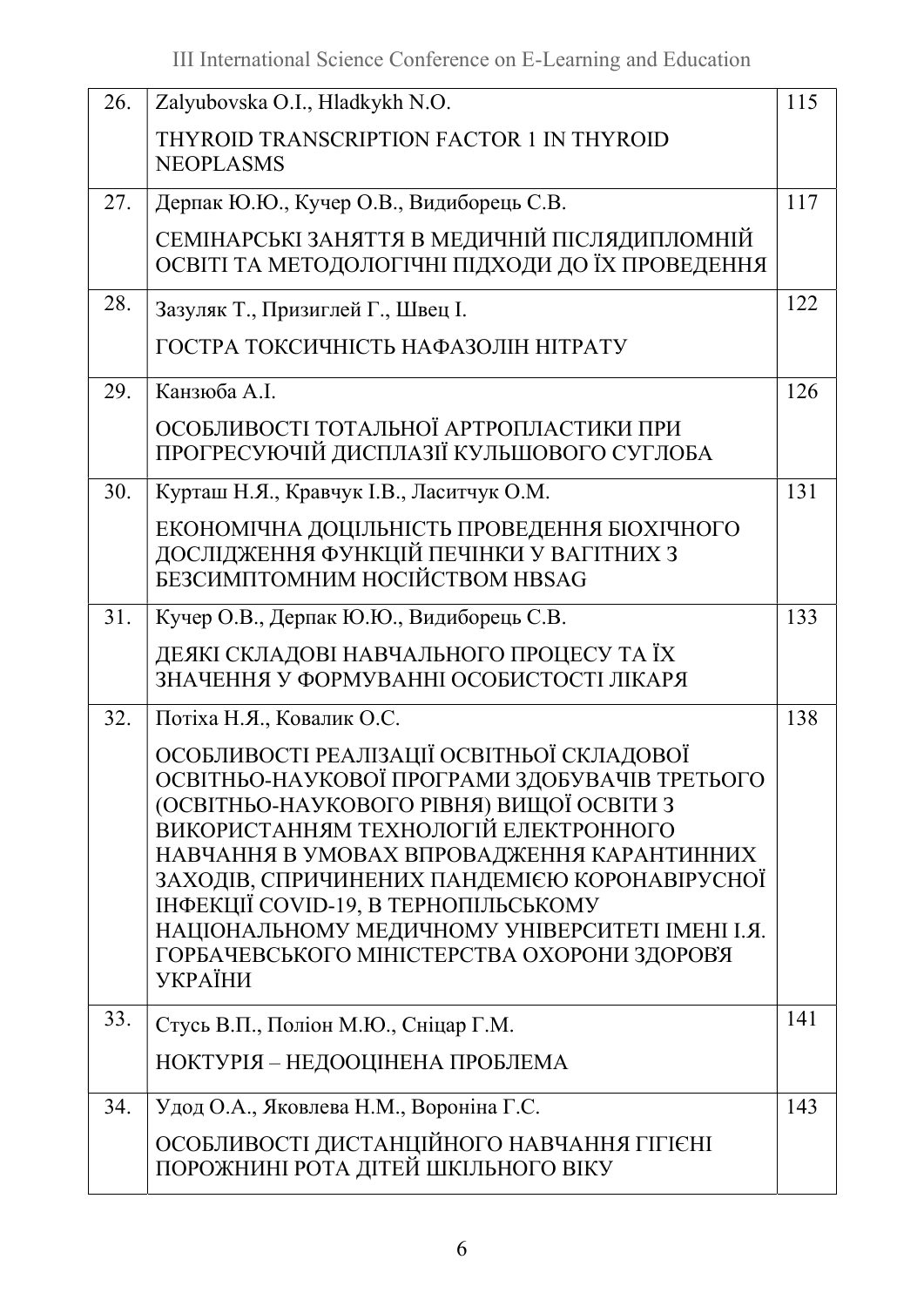| PEDAGOGICAL SCIENCES |                                                                                                                            |     |
|----------------------|----------------------------------------------------------------------------------------------------------------------------|-----|
| 35.                  | Abaturov A., Nikulina A.                                                                                                   | 146 |
|                      | ENSURING CONTROL OF STUDENTS' KNOWLEDGE IN<br><b>DISTANCE LEARNING</b>                                                     |     |
| 36.                  | Arystova L.                                                                                                                | 152 |
|                      | ПРИНЦИПИ МУЗИЧНОГО НАВЧАННЯ І ВИХОВАННЯ                                                                                    |     |
| 37.                  | Barannyk S., Barannyk C., Shevtsov V.                                                                                      | 157 |
|                      | ASPECTOS METODOLÓGICOS Y EDUCATIVOS DE LA<br>FORMACIÓN DEL FUTURO CIRUJANO ESPECIALIZADO<br><b>CUALIFICADO</b>             |     |
| 38.                  | Dorosh T., Lebedeva V.                                                                                                     | 162 |
|                      | СПЕЦИФІКА ПРОВЕДЕННЯ ІНДИВІДУАЛЬНИХ МУЗИЧНИХ<br>ЗАНЯТЬ У ЗВО В ДИСТАНЦІЙНОМУ РЕЖИМІ                                        |     |
| 39.                  | Gataullina Z., Makhayeva A.                                                                                                | 166 |
|                      | USAGE OF EDUCATIONAL ONLINE PLATFORMS FOR<br>FORMING PROFESSIONAL LEXICAL SKILLS AT ECONOMIC<br><b>UNIVERSITY</b>          |     |
| 40.                  | Heronovych M.                                                                                                              | 170 |
|                      | CONVERGENCE ONLINE 15 TECHNIQUES FOR BRINGING<br>TOGETHER STUDENTS IN ONLINE LEARNING                                      |     |
| 41.                  | Husak L.Y., Vorobiova T.V.                                                                                                 | 178 |
|                      | DISTANCE LEARNING VIABILITY IN TEACHING ENGLISH<br><b>FOR SPECIFIC PURPOSES</b>                                            |     |
| 42.                  | Kamiyeva G., Moldakhmetova Z.                                                                                              | 181 |
|                      | ИНФОРМАЦИОННЫЕ ТЕХНОЛОГИИ В ОБРАЗОВАНИИ (НА<br>ПРИМЕРЕ КАЗАХСТАНА И ТУРЦИИ)                                                |     |
| 43.                  | Kashchenko O., Narbutova T., Volokhova G.                                                                                  | 187 |
|                      | THE ROLE OF THE CASE-METHOD IN IMPROVING THE<br>EFFECTIVENESS OF TRAINING MEDICAL STUDENTS IN<br><b>DISTANCE EDUCATION</b> |     |
| 44.                  | Khalina V., Butskyi V.                                                                                                     | 189 |
|                      | DEVELOPMENT OF TRANSFORMATION LITERACY                                                                                     |     |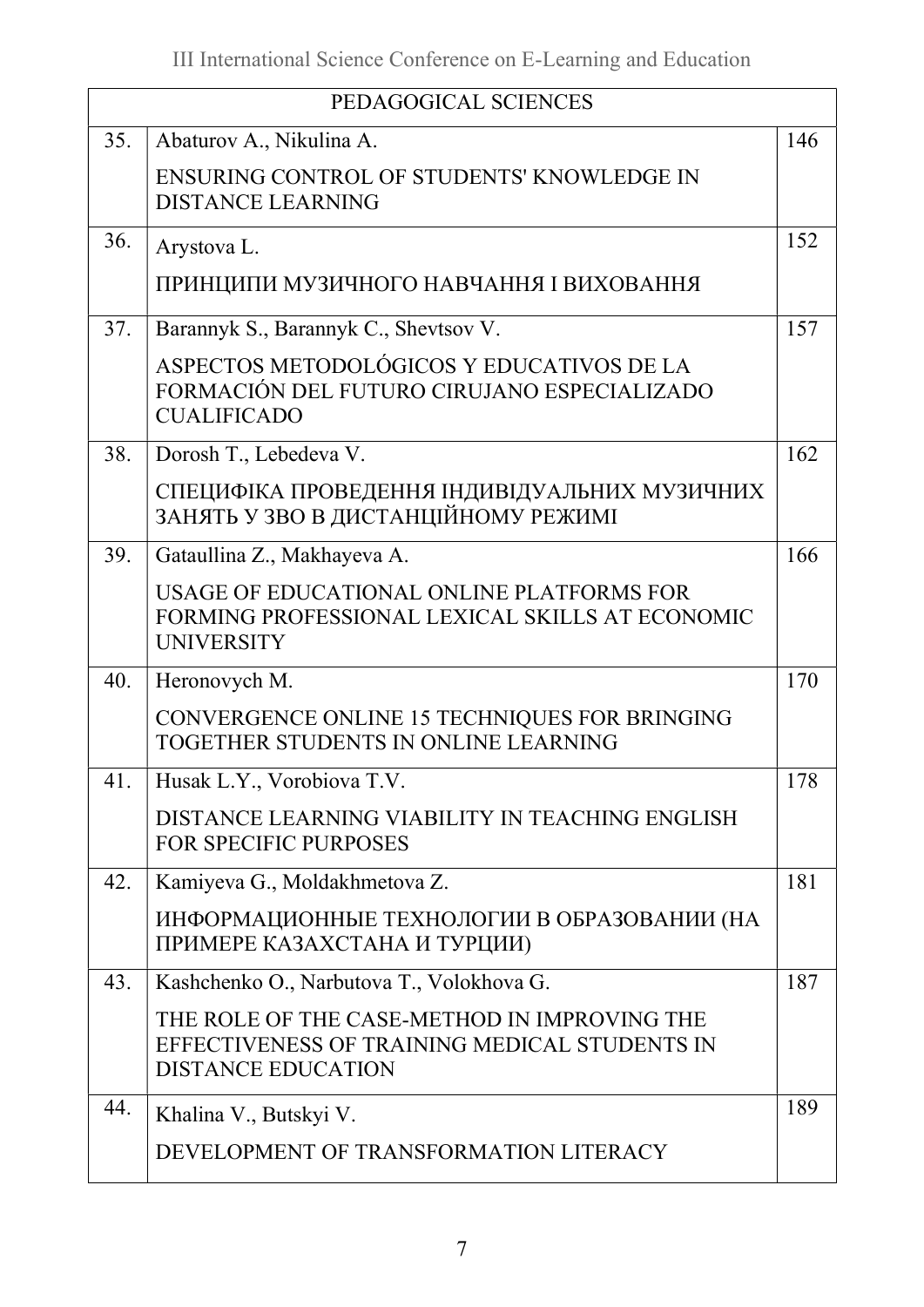| 45. | Kindrat P.                                                                                                                         | 191 |
|-----|------------------------------------------------------------------------------------------------------------------------------------|-----|
|     | <b>TEACHER-STUDENTS INTERACTION IN DISTANCE</b><br><b>TEACHING OF PROGRAMMING</b>                                                  |     |
| 46. | Kireyev I., Zhabotynska N.                                                                                                         | 194 |
|     | FEATURES OF DISTANCE EDUCATION STUDENTS OF<br>SPECIALTY "PHYSICAL THERAPY, ERGOTHERAPY"                                            |     |
| 47. | Koroviaka Y., Pashchenko O., Khomenko V.                                                                                           | 196 |
|     | MODERN PARADIGM OF LEARNING WITH DISTANCE<br><b>TECHNOLOGIES</b>                                                                   |     |
| 48. | Mashynets L.                                                                                                                       | 200 |
|     | ДИСТАНЦІЙНЕ НАВЧАННЯ З ХОРЕОГРАФІЇ ІЗ УЧНЯМИ<br>МОЛОДШОГО ШКІЛЬНОГО ВІКУ                                                           |     |
| 49. | Mytchenok M.P., Mytchenok A.V.                                                                                                     | 203 |
|     | <b>MEDICAL ETHICS AND DEONTOLOGY</b>                                                                                               |     |
| 50. | Nykyporets S.                                                                                                                      | 206 |
|     | SCAFFOLDING IN THE FOREIGN LANGUAGE LEARNING<br>PROCESS OF TERTIARY EDUCATION                                                      |     |
| 51. | Oleynik O.                                                                                                                         | 209 |
|     | CONTEMPORARY PEDAGOGY CHALENGE INSUING FROM<br>THE COVID SITUATION AND FORCED DISTANT EDUCATION                                    |     |
| 52. | Shalaieva O.                                                                                                                       | 211 |
|     | CLOUD TECHNOLOGIES FOR DISTANCE LEARNING OF<br><b>ENGLISH</b>                                                                      |     |
| 53. | Shulska N., Rymar N.                                                                                                               | 216 |
|     | THE PRACTICAL EXPERIENCE OF ORGANIZING CLASSES IN<br>THE FORMAT OF DYNAMIC TRAINING USING THE<br><b>TECHNOLOGY OF THE WORKSHOP</b> |     |
| 54. | Turukina O.                                                                                                                        | 223 |
|     | ФОРМУВАННЯ ГОТОВНОСТІ МАЙБУТНІХ УЧИТЕЛІВ<br>МУЗИКИ ДО КОНЦЕРТНИХ ВИСТУПІВ                                                          |     |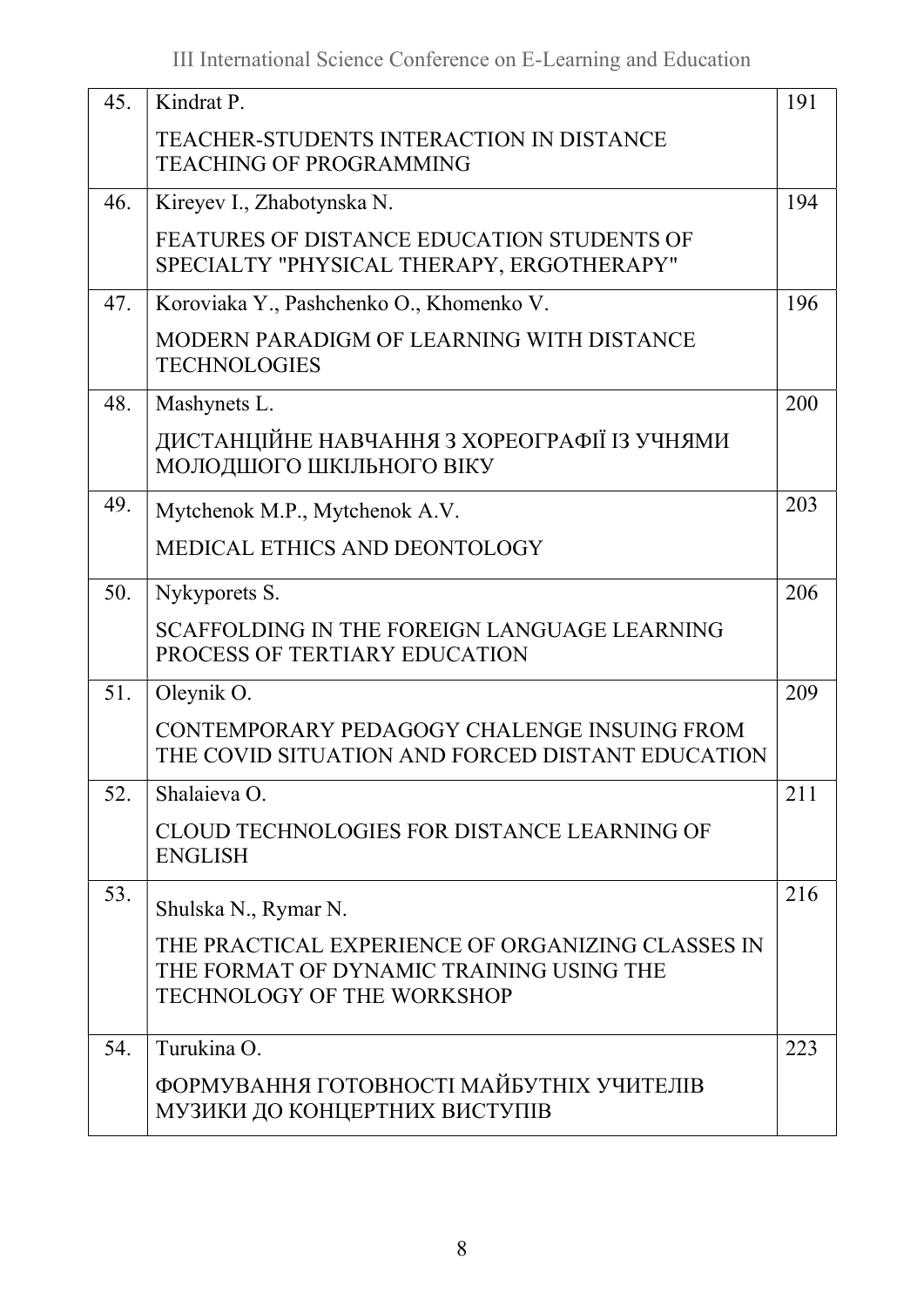| 55. | Білаш В.П., Лисаченко О.Д., Єрошенко Г.А.                                                                                                           | 226 |
|-----|-----------------------------------------------------------------------------------------------------------------------------------------------------|-----|
|     | ОСОБЛИВОСТІ ЧИТАННЯ ЛЕКЦІЙ ІНОЗЕМНИМ<br>СТУДЕНТАМ НА КАФЕДРАХ МОРФОЛОГІЧНОГО<br>ПРОФІЛЮ МЕДИЧНИХ ВУЗІВ                                              |     |
| 56. | Гаращенко Л.В.                                                                                                                                      | 229 |
|     | ФОРМУВАННЯ МОТИВАЦІЇ У МАЙБУТНІХ ПЕДАГОГІВ<br>ДОШКІЛЬНОЇ ОСВІТИ ДО ЗДОРОВ'ЯЗБЕРЕЖУВАЛЬНОЇ<br>ДІЯЛЬНОСТІ                                             |     |
| 57. | Годлевська В.                                                                                                                                       | 232 |
|     | ДИСТАНЦІЙНЕ НАВЧАННЯ МОЛОДШИХ ШКОЛЯРІВ:<br>ОСОБЛИВОСТІ ЗАСТОСУВАННЯ                                                                                 |     |
| 58. | Дарпинян Р.С., Лубышев Е.А.                                                                                                                         | 235 |
|     | МЕЖДУНАРОДНЫЕ ИНТЕГРАЦИОННЫЕ ПРОЦЕССЫ В<br>СФЕРЕ ФИЗИЧЕСКОЙ КУЛЬТУРЫ И СПОРТА                                                                       |     |
| 59. | Докаль О.Я., Решетнікова Л.Ю., Зрибнєва І.В.                                                                                                        | 241 |
|     | ЕКОЛОГІЧНЕ ВИХОВАННЯ ТА ЕКОЛОГІЧНА КУЛЬТУРА<br>ДЛЯ РОЗВИТКУ ТВОРЧОЇ ОСОБИСТОСТІ                                                                     |     |
| 60. | Кодак О.А.                                                                                                                                          | 246 |
|     | ПИТАННЯ ЯКОСТІ ДИСТАНЦІЙНОГО ТЕСТУВАННЯ У ВНЗ                                                                                                       |     |
| 61. | Коробко Т.О.                                                                                                                                        | 249 |
|     | ПСИХОЛОГІЧНІ ПРОБЛЕМИ ІНФОРМАТИЗАЦІЇ<br>ГУМАНІТАРНОЇ ОСВІТИ                                                                                         |     |
| 62. | Кравцова Н.В., Ходаківська О.В., Кравцов Г.О.                                                                                                       | 255 |
|     | РОЛЬ ШТУЧНОГО ІНТЕЛЕКТУ ЯК ІНТЕЛЕКТУАЛЬНОГО<br>АГЕНТА В ІНТЕРАКТИВНОМУ НАВЧАННІ СТУДЕНТІВ                                                           |     |
| 63. | Красильников А.А.                                                                                                                                   | 259 |
|     | ИГРОВЫЕ И СОРЕВНОВАТЕЛЬНЫЕ МЕТОДЫ В<br>ФИЗИЧЕСКОМ ВОСПИТАНИИ КАК ФАКТОР<br>ФОРМИРОВАНИЯ МОТИВАЦИИ ШКОЛЬНИКОВ К<br>ЗАНЯТИЯМ ДВИГАТЕЛЬНОЙ АКТИВНОСТЬЮ |     |
| 64. | Ластовецька І.Ю.                                                                                                                                    | 265 |
|     | САМООСВІТА-ПІДВИЩЕННЯ КОМПЕТЕНТНОСТІ<br>ПЕДАГОГІВ                                                                                                   |     |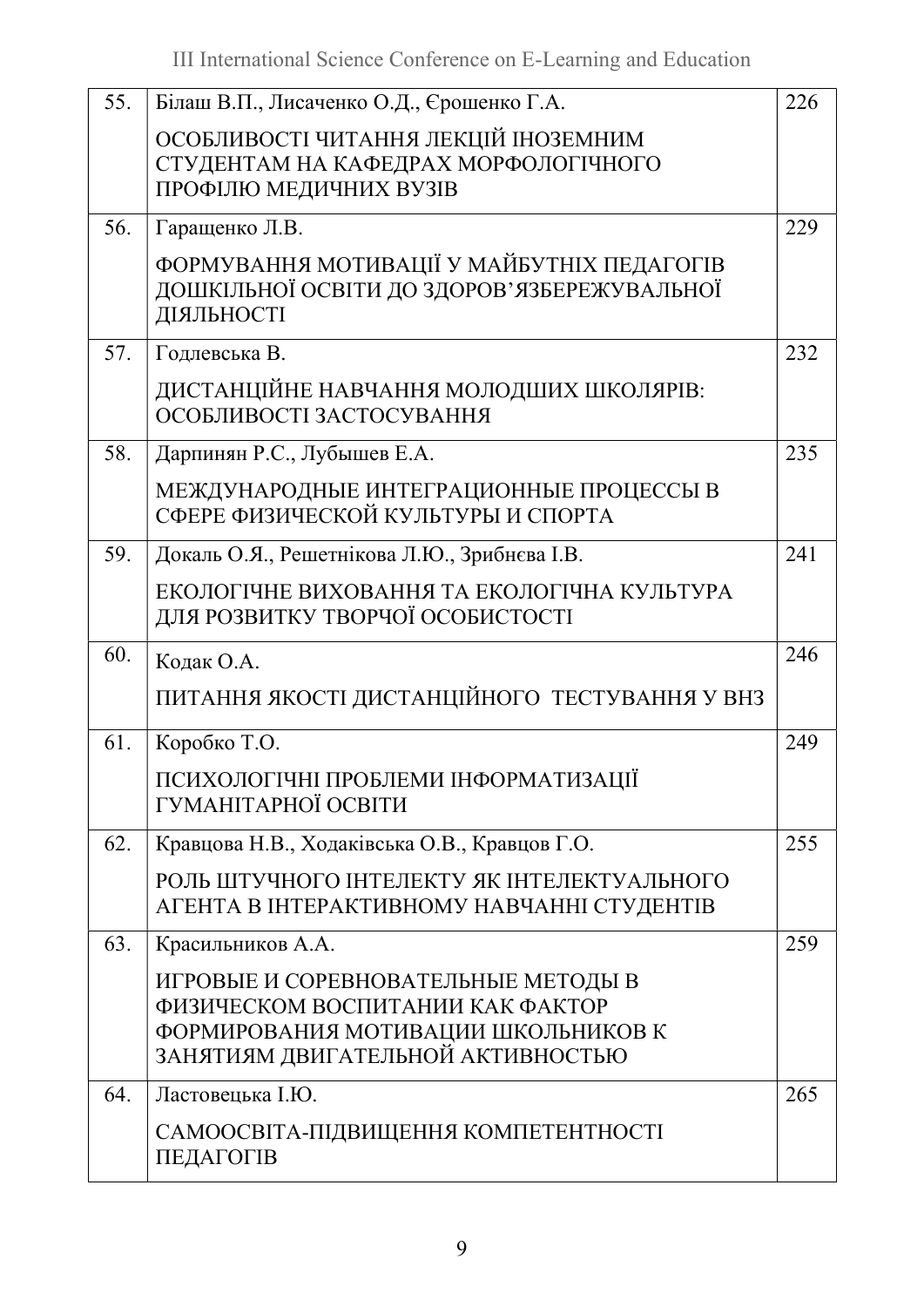| 65. | Личук С.В.                                                                                                                     | 269 |
|-----|--------------------------------------------------------------------------------------------------------------------------------|-----|
|     | АКТУАЛЬНІ ПИТАННЯ ТА ВИМОГИ ЩОДО ВОЛОДІННЯ<br>УКРАЇНСЬКОЮ МОВОЮ ЯК ІНОЗЕМНОЮ ДЛЯ ІНОЗЕМНИХ                                     |     |
|     | СТУДЕНТІВ СПЕЦІАЛЬНОСТІ "СТОМАТОЛОГІЯ"                                                                                         |     |
| 66. | Літвінова А.М., Пєнов В.В., Тимченко Г.М.                                                                                      | 272 |
|     | ВИКОРИСТАННЯ ВІДКРИТОГО ОСВІТНЬОГО РЕСУРСУ<br>НАВЧАННЯ ЗДОРОВ'Ю В УНІВЕРСИТЕТІ                                                 |     |
| 67. | Мартинюк О.П., Ненюк І.О., Басюк Л.В.                                                                                          | 276 |
|     | АДАПТАЦІЯ РЕСУРСІВ ДИСТАНЦІЙНОЇ ОСВІТИ ДЛЯ<br>ФОРМУВАННЯ КРЕАТИВНОСТІ МАЙБУТНІХ ПЕДАГОГІВ<br>ПРОФЕСІЙНОГО НАВЧАННЯ             |     |
| 68. | Мелаш В.Д., Руденко Ю.А.                                                                                                       | 279 |
|     | МЕТОДИЧНІ ПІДХОДИ ДО ОРГАНІЗАЦІЇ ПОШУКОВО-<br>ДОСЛІДНИЦЬКОЇ РОБОТИ З ПРИРОДНИЧОЇ ОСВІТНЬОЇ<br>ГАЛУЗІ В НОВІЙ УКРАЇНСЬКІЙ ШКОЛІ |     |
| 69. | Мельник Л.М.                                                                                                                   | 282 |
|     | УКРАЇНСЬКА ОСВІТА ЯК ПРОВІДНИК ІНТЕГРАЦІЙНИХ<br>ЗМІН НА ОСНОВІ "ІСТОРІЯ ПОНЯТТЯ                                                |     |
| 70. | Носовець Н.М., Пискун О.М., Джевага Г.В.                                                                                       | 288 |
|     | ЗДАТНІСТЬ ДО САМООСВІТНЬОЇ ДІЯЛЬНОСТІ ЯК<br>СКЛАДОВА ПРОФЕСІЙНОЇ КОМПЕТЕНТНОСТІ<br>МАЙБУТНЬОГО ВЧИТЕЛЯ                         |     |
| 71. | Півень О.П., Горбенко М.І.                                                                                                     | 294 |
|     | ТЕОРЕТИЧНІ ОСНОВИ ІНДИВІДУАЛІЗАЦІЇ НА УРОКАХ<br>ФІЗИЧНОЇ КУЛЬТУРИ                                                              |     |
| 72. | Решта В.М., Овсяник Л.М., Кисла І.І.                                                                                           | 300 |
|     | ДИСТАНЦІЙНА ОСВІТА В ШКОЛІ ПІД ЧАС КАРАНТИНУ.<br>БІЛЬШЕ ПЕРЕВАГ ЧИ НЕДОЛІКІВ?                                                  |     |
| 73. | Галецький С.М.                                                                                                                 | 303 |
|     | СПІВВІДНОШЕННЯ КРИТЕРІЇВ ТА ПОКАЗНИКІВ<br>КОМУНІКАТИВНОЇ КОМПЕТЕНТНОСТІ МАЙБУТНІХ<br>ВИКЛАДАЧІВ ІНОЗЕМНИХ МОВ                  |     |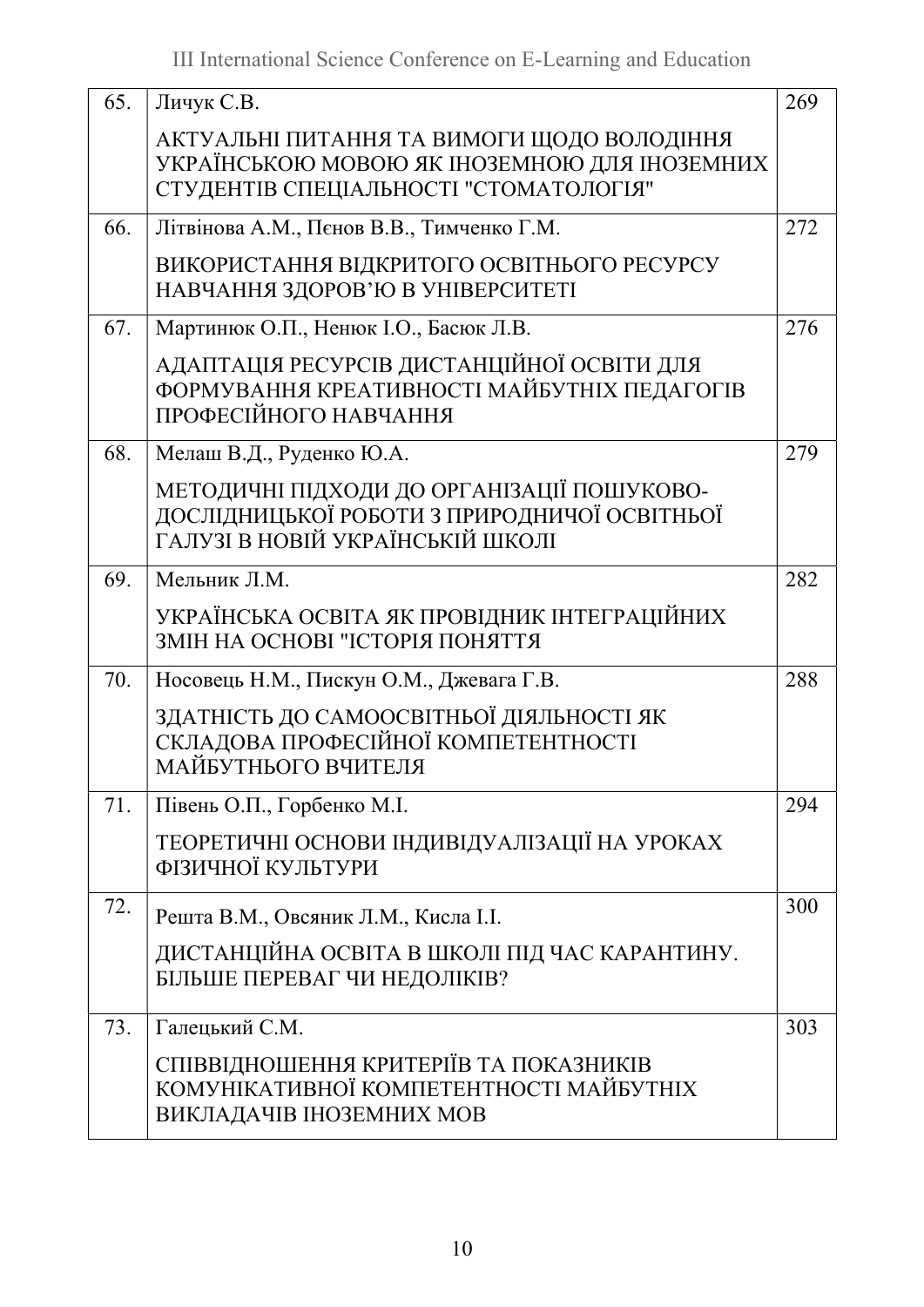| 74. | Сидоренко Л.                                                                                                                | 307 |
|-----|-----------------------------------------------------------------------------------------------------------------------------|-----|
|     |                                                                                                                             |     |
|     | КВЕСТ-ТЕХНОЛОГІЯ ЯК НОВА ОСВІТНЯ ФОРМА У ВИЩИХ<br>НАВЧАЛЬНИХ ЗАКЛАДАХ                                                       |     |
| 75. | Суліцький В.В.                                                                                                              | 310 |
|     | СОЦІАЛЬНО-ПЕДАГОГІЧНА ПРОФІЛАКТИКА<br>ПОВТОРНОГО КРИМІНАЛЬНОГО ПРАВОПОРУШЕННЯ<br><b>НЕПОВНОЛІТНІМИ</b>                      |     |
| 76. | Трофімчук В.М., Трофімчук Л.О., Дідик В.А.                                                                                  | 315 |
|     | ОСОБЛИВОСТІ ВИКОРИСТАННЯ ХМАРНОГО<br>СЕРЕДОВИЩА GOOGLE CLASSROOM ПРИ ВИКЛАДАННІ<br>ДИСЦИПЛІНИ «БЕЗПЕКА ЖИТТЄДІЯЛЬНОСТІ»     |     |
| 77. | Шапран Ю., Шапран О., Шапран О.                                                                                             | 320 |
|     | ПЕРСПЕКТИВНІСТЬ ВИКОРИСТАННЯ СМАРТ<br>ТЕХНОЛОГІЙ В СУЧАСНІЙ УНІВЕРСИТЕТСЬКІЙ ОСВІТІ                                         |     |
| 78. | Шевченко І.Ю.                                                                                                               | 326 |
|     | ЕЛЕКТРОННИЙ КУРС-РЕСУРС ЯК ЗАСТОСУНОК ДЛЯ<br>ДИСТАНЦІЙНОГО НАВЧАННЯ ЗДОБУВАЧІВ ВИЩОЇ<br>ОСВІТИ                              |     |
| 79. | Шопіна М.О., Якунін Я.Ю.                                                                                                    | 328 |
|     | ОСОБЛИВОСТІ ДИСТАНЦІЙНОГО НАВЧАННЯ МЕДИЧНИХ<br>СЕСТЕР НАВЧАЛЬНИХ ЗАКЛАДІВ НА КУРСАХ<br>ПІДВИЩЕННЯ ПЕДАГОГІЧНОЇ КВАЛІФІКАЦІЇ |     |
|     | PHARMACEUTICAL SCIENCES                                                                                                     |     |
| 80. | Огарь С.В., Шульга Л.І., Губченко Т.Д.                                                                                      | 332 |
|     | СУЧАСНІ ПІДХОДИ ДО РОЗРОБКИ ДИСТАНЦІЙНИХ<br>КУРСІВ З ФАРМАЦЕВТИЧНОЇ ТЕХНОЛОГІЇ У СИСТЕМІ<br>ПІСЛЯДИПЛОМНОЇ ОСВІТИ           |     |
|     | PHILOLOGICAL SCIENCES                                                                                                       |     |
| 81. | Davydenko N.V.                                                                                                              | 334 |
|     | АНГЛОМОВНА МЕДИЧНА ТЕРМІНОЛОГІЯ: АНАЛІЗ,<br>ІСТОРІЯ СТАНОВЛЕННЯ ТА ОСОБЛИВОСТІ                                              |     |
| 82. | Derik I.                                                                                                                    | 339 |
|     | <b>JAIL SLANG IN LINGUISTICS</b>                                                                                            |     |
|     |                                                                                                                             |     |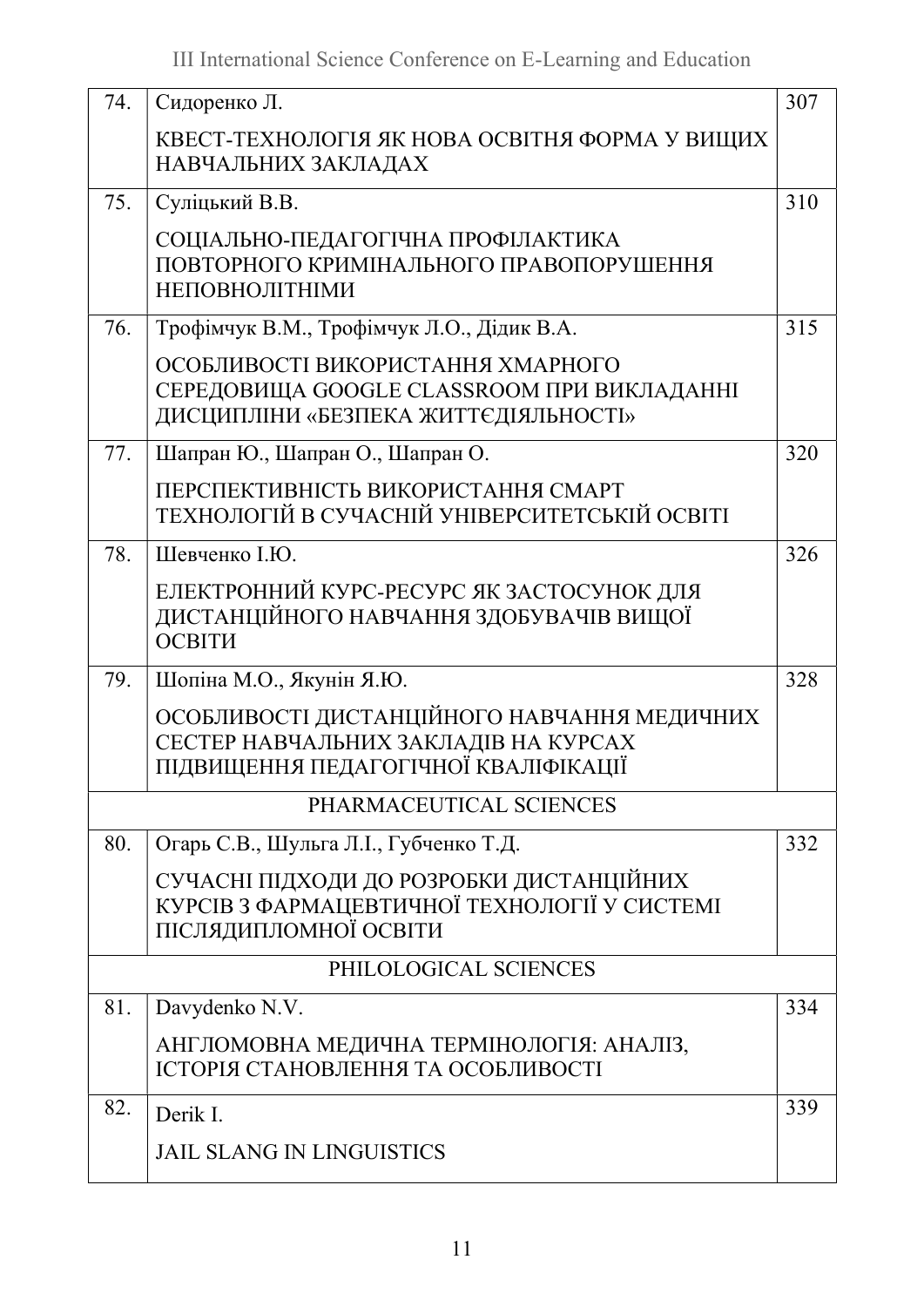| 83. | Kushmar L., Kolot L., Dubinina O.                                                                   | 341 |
|-----|-----------------------------------------------------------------------------------------------------|-----|
|     | ONLINE LEARNING: ADVANTAGES AND DISADVANTAGES                                                       |     |
| 84. | Максименко О.О.                                                                                     | 344 |
|     | ТЕСТ НА ВЖИВАННЯ МОДАЛЬНИХ ДІЄСЛІВ "SHALL" ТА<br>"SHOULD"                                           |     |
| 85. | Муляр В.І.                                                                                          | 346 |
|     | ФЕНОМЕН ГАРМОНІЇ У ЇЇ ЗАХІДНОЄВРОПЕЙСЬКИХ<br>3PA3KAX                                                |     |
| 86. | Юсупов К.А.                                                                                         | 349 |
|     | ИЗУЧЕНИЕ В СОВРЕМЕННОЙ КАРАКАЛПАКСКОЙ ЛИРИКЕ                                                        |     |
|     | PHILOSOPHICAL SCIENCES                                                                              |     |
| 87. | Бередіна О.В.                                                                                       | 354 |
|     | ПСИХОЛОГІЧНІ БАР'ЄРИ У КАР'ЄРНОМУ ЗРОСТАННІ<br>СУЧАСНИХ УКРАЇНСЬКИХ ЖІНОК                           |     |
| 88. | Кавиліна Г.К.                                                                                       | 357 |
|     | ОСОБЛИВОСТІ КОНСТРУКТИВНОГО ВИРІШЕННЯ<br>КОНФЛІКТУ МІЖ ВЧИТЕЛЯМИ ТА ПІДЛІТКАМИ                      |     |
| 89. | Артемова О.                                                                                         | 361 |
|     | ПСИХОЛОГІЧНІ АСПЕКТИ ІНТЕРНЕТ-ЗАЛЕЖНОСТІ<br>МОЛОДІ                                                  |     |
| 90. | Шпортун О.М., Пачевська А.П.                                                                        | 364 |
|     | РЕЗУЛЬТАТИ ДОСЛІДЖЕННЯ ОСОБЛИВОСТЕЙ<br>ДЕЦЕНТРАЦІЇ ОСІБ ЮНАЦЬОГО ВІКУ                               |     |
|     | PHYSICAL AND MATHEMATICAL SCIENCES                                                                  |     |
| 91. | Hubal H.                                                                                            | 370 |
|     | <b>INFORMATION TECHNOLOGIES IN TEACHING STUDENTS IN</b><br><b>MATHEMATICAL DISCIPLINES</b>          |     |
| 92. | Байсунова А.Н., Сарсенгалиева Л.М.                                                                  | 375 |
|     | МАТЬЕ, БЕССЕЛЬ ТЕҢДЕУЛЕРІН ШЕШУДЕ МАРLЕ<br>ЖҮЙЕСІНІҢ МҮМКІНДІКТЕРІН ПАЙДАЛАНЫП<br>ГРАФИКТЕР ТҰРҒЫЗУ |     |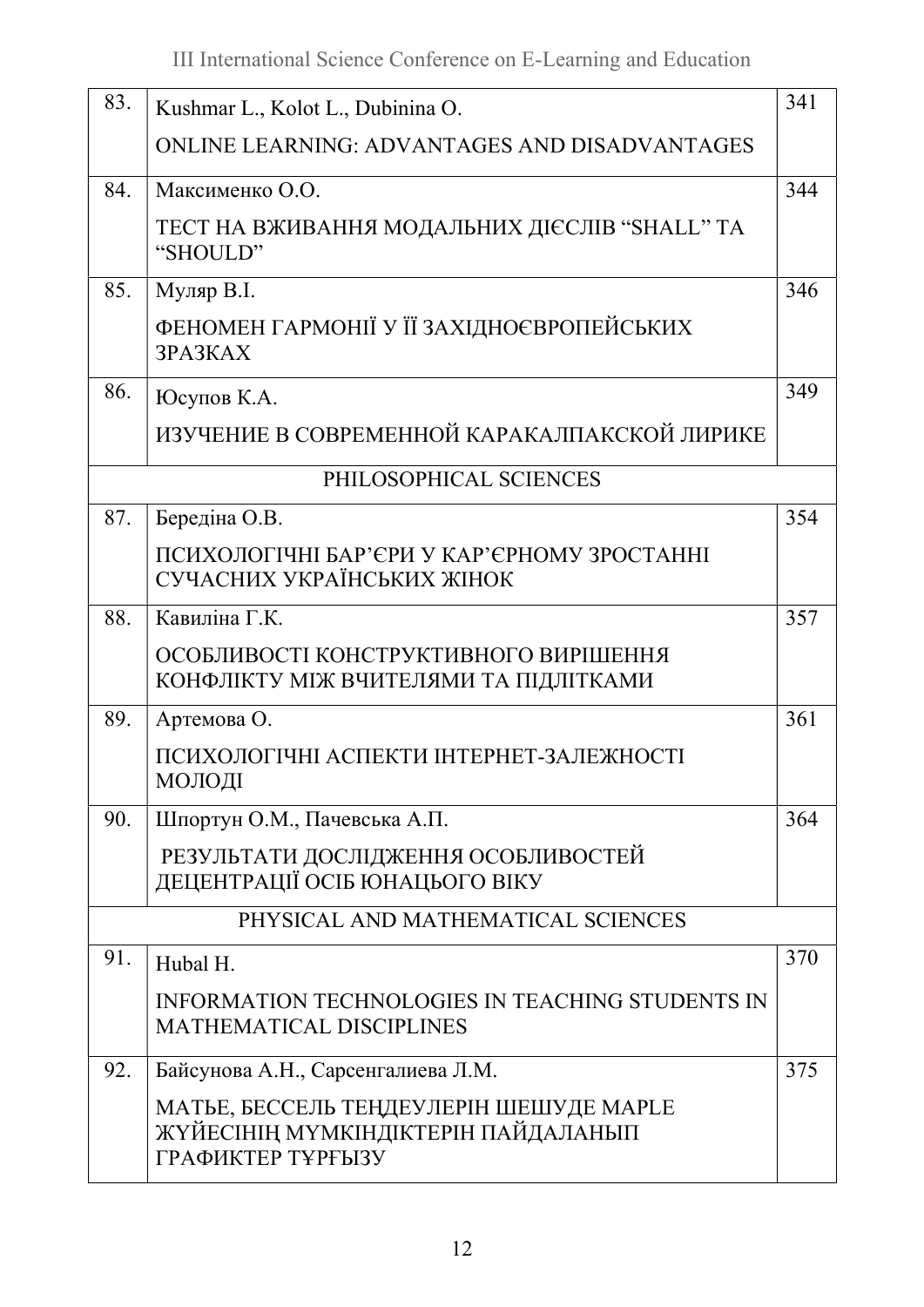|     | <b>TECHNICAL SCIENCES</b>                                                                |     |  |
|-----|------------------------------------------------------------------------------------------|-----|--|
| 93. | Кавин Я.М., Кавин С.Я., Кавин Б.Я.                                                       | 381 |  |
|     | ВИБІР ПРОГРАМНОГО ЗАБЕЗПЕЧЕННЯ ДЛЯ ЦИФРОВОЇ<br>ОБРОБКИ ЗОБРАЖЕНЬ                         |     |  |
| 94. | Матейко О.Д., Соловйова В.В.                                                             | 385 |  |
|     | ВЕБ-ПОСЛУГИ З ЕЛЕКТРОННОГО НАВЧАННЯ                                                      |     |  |
|     | <b>TOURISM</b>                                                                           |     |  |
| 95. | Борисова О.В.                                                                            | 388 |  |
|     | ВТРАЧЕНІ ОБ'ЄКТИ ІСТОРИКО-КУЛЬТУРНОЇ СПАДЩИНИ<br>УКРАЇНИ ЯК РЕСУРС ПІЗНАВАЛЬНОГО ТУРИЗМУ |     |  |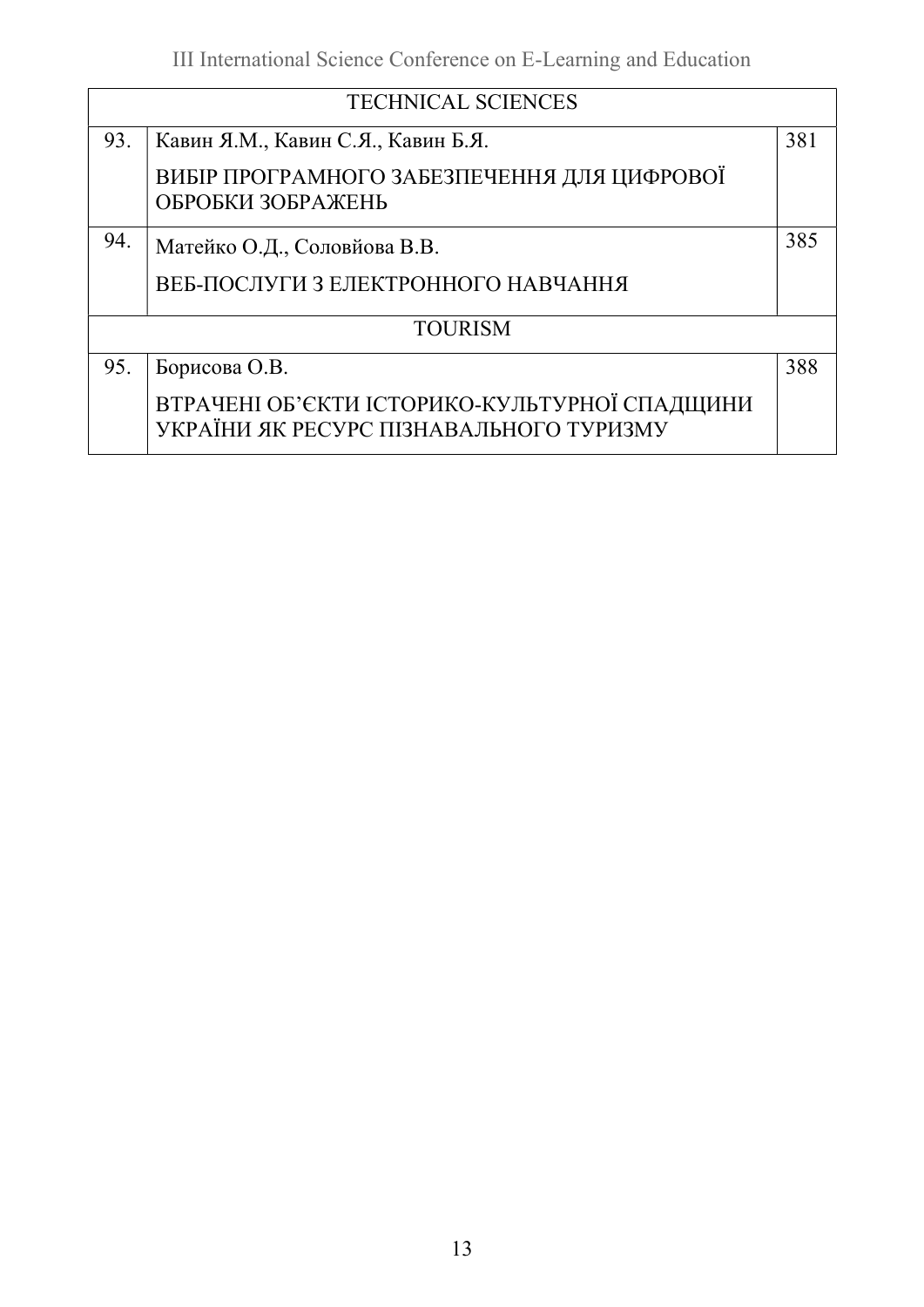# ФОРМУВАННЯ МОТИВАЦІЇ У МАЙБУТНІХ ПЕДАГОГІВ ДОШКІЛЬНОЇ ОСВІТИ ДО ЗДОРОВ'ЯЗБЕРЕЖУВАЛЬНОЇ ДІЯЛЬНОСТІ

### Гаращенко Лариса Василівна

к.пед.н., доцент кафедри дошкільної освіти Київський університет імені Бориса Грінченка (Україна, м. Київ)

Постановка проблеми у загальному вигляді. У сучасних умовах розвитку вищої педагогічної освіти гостро постала проблема підвищення якості освіти. Удосконалюються зміст і педагогічний інструментарій фахової підготовки, технологізація освітнього процесу, а також засоби психолого-педагогічного супроводу студентів. Закономірно, що це впливає на формування у студентів мотивації до здобуття професійної підготовки.

Аналіз останніх досліджень і публікацій з даної проблеми. Різні аспекти проблеми удосконалення професійної підготовки майбутніх педагогів дошкільної освіти стали предметом вивчення сучасних дослідників (Г. Бєлєнька, О. Богініч, Н. Гавриш, І. Дичківська, Н. Левінець, М. Машовець, О. Половіна, Т. Поніманська та ін) [1; 3; 5; 6; 8]. Ми поділяємо думку О. Богініч, що фундаментальна роль у процесі фахової підготовки належить готовності майбутніх педагогів дошкільної освіти до вирішення завдань фізкультурнооздоровчого напряму [2].

Мета статті – визначення основних механізмів формування у студентів мотивації до здійснення здоров'язбережувальної діяльності в умовах закладів дошкільної освіти.

Виклад основного матеріалу дослідження. Ураховуючи нові вимоги до підготовки майбутніх педагогів дошкільної освіти, можемо ствердно зазначити, що основним механізмом формування у студентів мотивації до здобуття професійної підготовки у галузі здоров'язбереження дітей дошкільного віку є активізація навчально-пізнавальної діяльності (репродуктивна – пошукова – дослідницька – навчально-пізнавальна). Найбільш доцільними є використання різних лекцій (академічних, нетрадиційних, відео-лекцій); проведення різних видів семінарських та практичних занять у формі ігор та змагань (ділові, рольові ігри, круглі столи, батли, конкурси, вікторини, турніри, дуелі, естафети, аукціони, педагогічна рада, конференція та ін.); проведення практичних занять на базі закладу дошкільної освіти; професійно-практичне спрямування навчально-пізнавальних завдань, завдання різних рівнів складності та ін.

Усвідомлене та ціннісне ставлення майбутніх фахівців до проблеми формування здоров'я дітей, готовність до вивчення дитини, ситуації її розвитку, до відбору значимого для цього процесу змісту освіти, готовність забезпечувати умови для збереження і зміцнення здоров'я дітей, готовність до варіативного та доцільного застосування інноваційних оздоровчих технологій – ті пріоритети здоров'язбережувальної діяльності, що відповідають запитам батьків вихованців та сучасним тенденціям розвитку дошкільної освіти. Майбутній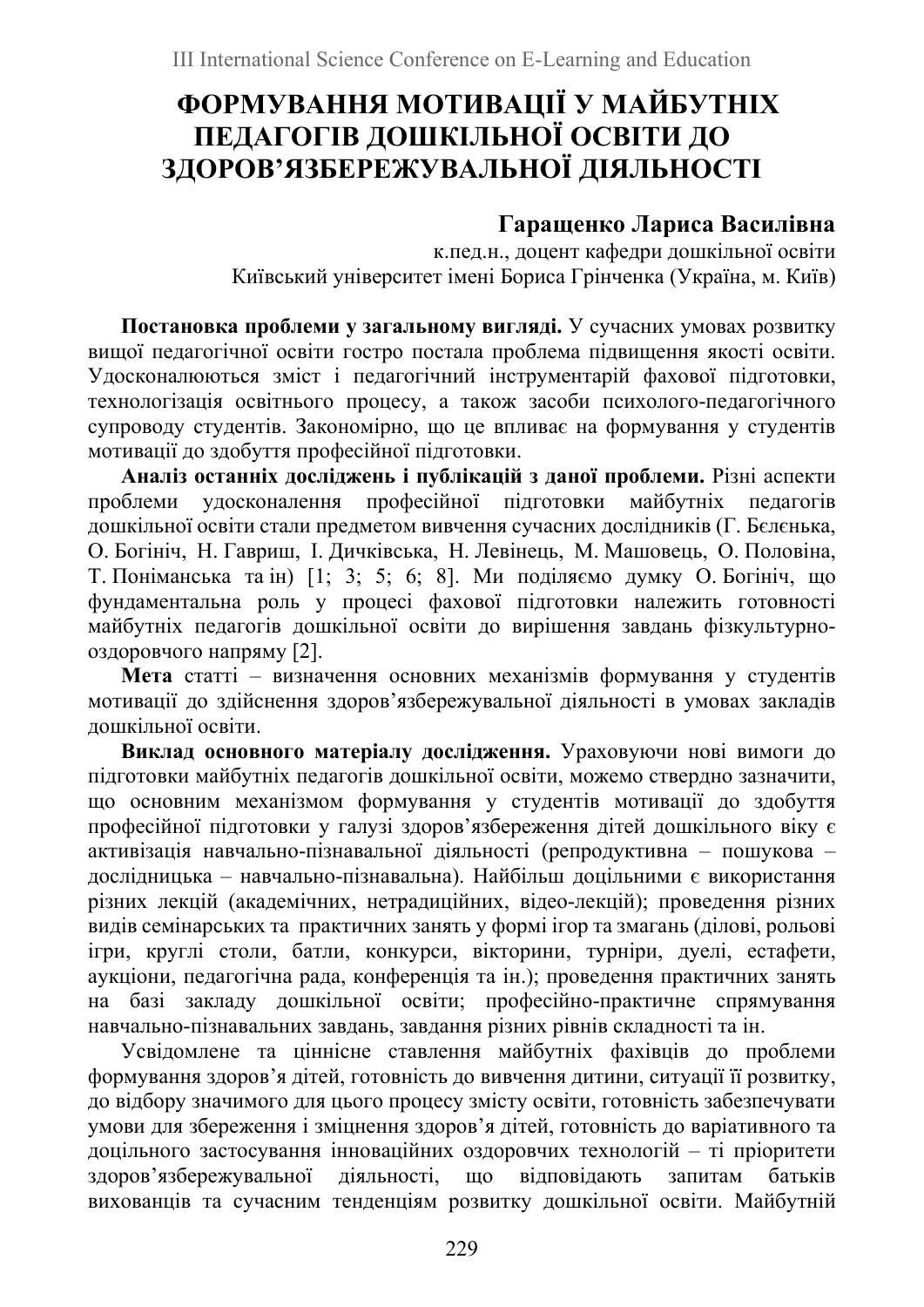вихователь повинен уміти забезпечувати можливість вибору дитиною самоцінних для неї видів дитячої діяльності та допомогти дитині набути суб'єктивний здоров'язбережувальний досвід (досвід прийняття оздоровчих рішень, оволодіння оздоровчо-поведінковими навичками). Закономірно, що це обумовлює зміну педагогічного інструментарію фахової підготовки. Саме тому важливою умовою організації навчально-пізнавальної діяльності студентів є забезпечення викладачем практично-професійної спрямованості змісту навчальних занять, навчально-пізнавальних завдань, самостійної роботи студентів, творчих проєктів, завдань оздоровчого спрямування тощо. Професійно-практичне спрямування змісту навчально-пізнавальних завдань слугує основою для реалізації особистісного методичного доробку студента під час педагогічної практики. Імперативом дистанційного навчання є розроблення та активне використання в освітньому процесі електронних навчальних курсів навчальних дисциплін, що обумовлює удосконалення змісту робочої програми навчальної дисципліни, змісту підготовки, прозорості оцінювання викладачем результатів навчальної діяльності студентів. На посилення мотивації студентів до здійснення здоров'язбережувальної діяльності в умовах закладів дошкільної освіти впливає усвідомлення об'єктивних і суб'єктивних причин необхідності формування здоров'я.

Висновки. Реалізація діяльнісного компонента фахової підготовки передбачає особистісну зацікавленість студента у власному професійному становленні. Лише особистісний базис педагога (мотивація якісного оволодіння професійним досвідом, прийняття дитини як активного учасника та творчого суб'єкта виховного впливу, рефлексія, творче ставлення до життя) сприятиме професійному становленню і зростанню у безперервній педагогічній освіті, формуватиме готовність до педагогічної діяльності у нових соціальних умовах.

#### Література

1. Бєлєнька Г. В. Формування професійної компетентності сучасного вихователя дошкільного навчального закладу : монографія. Київ: Київ. ун-т ім. Б. Грінченка. 2011. 320 с.

2. Богініч О. Л. Основні механізми удосконалення системи підготовки фахівців дошкільної освіти. Вісник Глухівського державного педагогічного університету. Вип. 9. Серія: Педагогічні науки. Глухів : ГДПУ, 2007. С. 10−16.

3. Гаращенко Л. В. Шляхи вдосконалення фахової підготовки майбутніх вихователів до здоров'язбережувальної діяльності. Вісник Луганського національного університету імені Тараса Шевченка. Випуск №1 (324) березень. Ч. ІІ. С. 195−202.

4. Гаращенко Л. Технології формування професійних умінь у майбутніх педагогів дошкільної освіти (обмін досвідом) : abstracts of the Ist International Science Conference on Multidisciplinary Research (Berlin, January 19–21, 2021), Germany, Berlin. 2021. 1115 p. Pp. 632−634.

5. Левінець Н. В. Історико-педагогічні аспекти підготовки національних педагогічних кадрів у галузі фізичного виховання дітей // Теорія і практика дошкільної освіти в Україні : монографія / З. Борисова, Г. Бєлєнька, О. Богініч, Н. Голота та ін. – Київ : Київськ. ун-т ім. Бориса Грінченка, 2011. – С. 205−216.